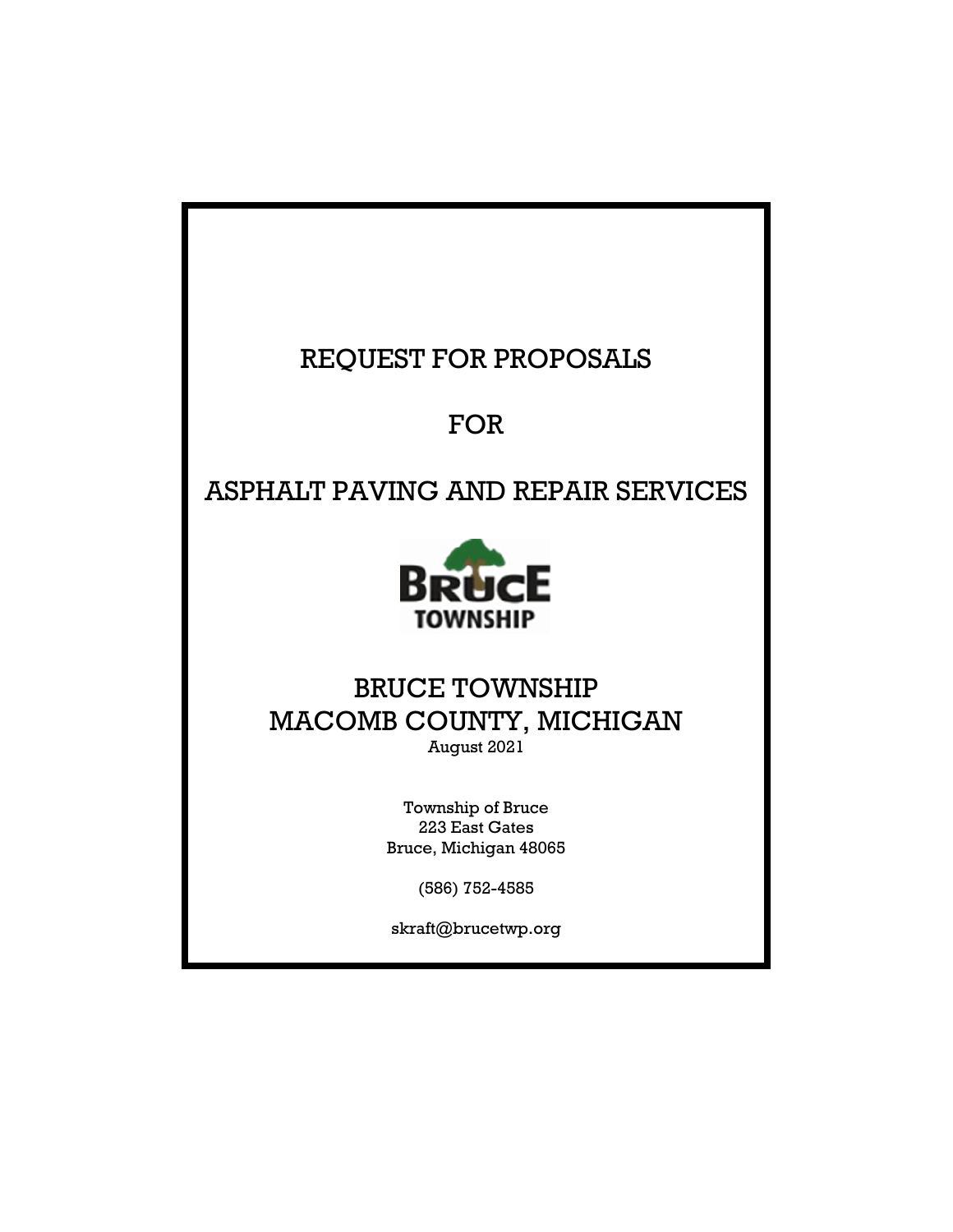### PURPOSE

Bruce Township is soliciting proposals from experienced, licensed and insured, asphalt paving contractors for the removal, replacement and repair of an asphalt parking lot located at 223 East Gates, Romeo, MI, per the attached map.

#### SCOPE OF SERVICES

- A. Saw cut asphalt at west side of location map and remove existing asphalt per attached map
- B. Contractor responsible for disposal of existing asphalt
- C. Grade sub grade and compact to allow for 6" asphalt
- D. Adjust and rebuild structures as needed
- E. Apply a minimum 4" HMA3C leveling course
- F. Apply a minimum 2" HMA5E3
- G. Apply SS 1 H bond coat
- H. Repair east side asphalt section location per attached map
- I. Restripe all pavement graphics as presently exists with traffic quality paint
- J. Services performed between the hours of 8:00am and 7:00pm
- K. Scanning and protecting underground utilities is contractor responsibility
- L. Contractor responsible for protecting fencing, tanks/equipment in dumpster/tank area

### PROPOSAL REQUIREMENTS

The proposal shall include cost for all items listed under scope of services, copies of certificate of liability and workers compensation insurance to be included. Note, Township of Bruce is tax exempt. (EIN per request) No price escalation will be allowed once pricing has been submitted by the vendor.

The proposal shall be written in an  $8\frac{1}{2}$ " x 11" format. A total of 7 copies must be received by September 8th no later than 4:30 p.m. Proposals received after this date will not be considered. All costs associated with proposal preparation shall be assumed by the vendor. Questions regarding specifications or handling of proposals shall be directed to the Township Clerk at (586)752-4585.

Proposals shall be delivered in sealed envelopes to the Clerk at the following address:

> Susan Kraft, Clerk Township of Bruce 223 E. Gates Bruce, Michigan 48065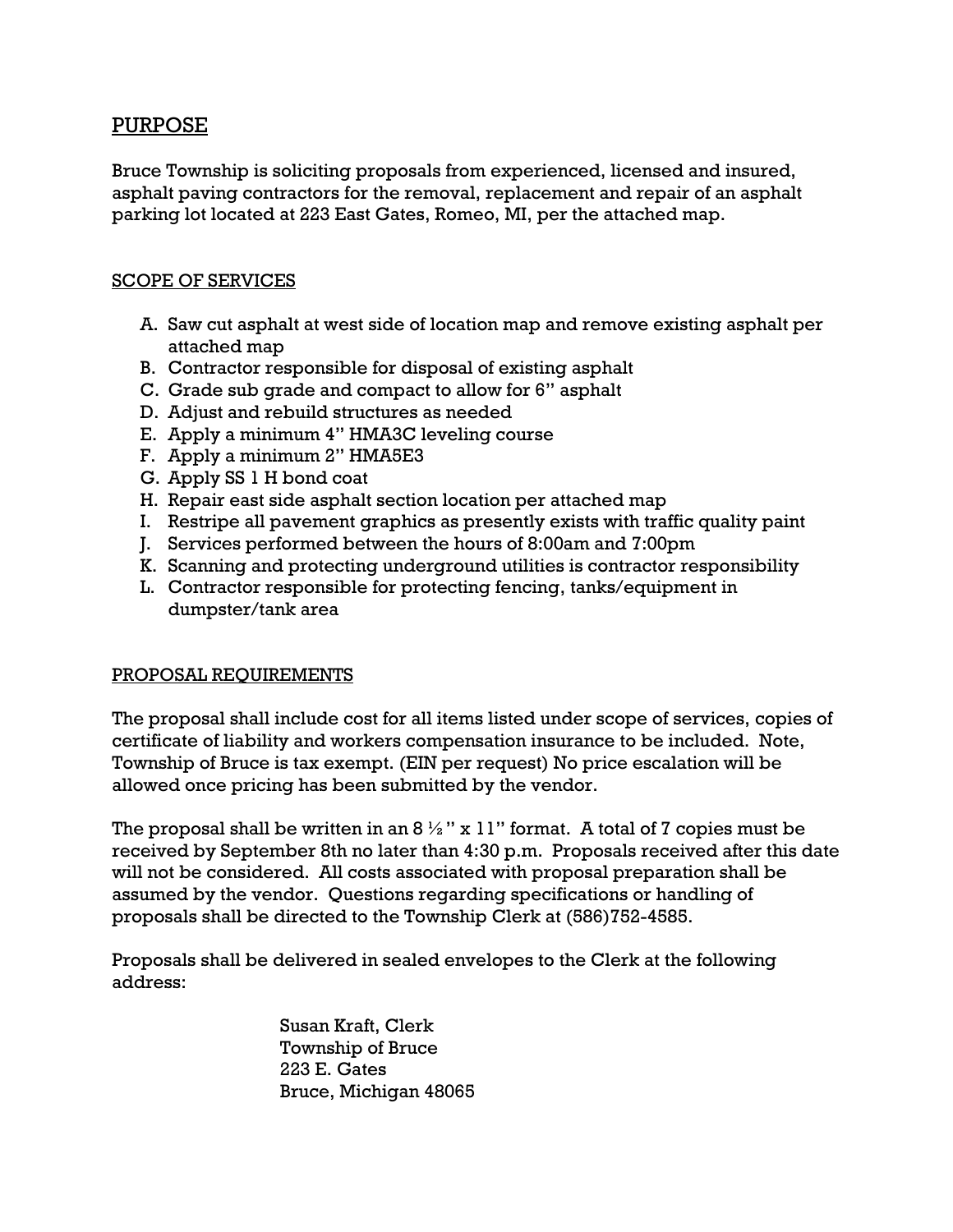#### PROPOSAL REVIEW, EVALUATION AND SELECTION PROCESS

Selection of a professional will be made at the complete discretion of the Bruce Township Board, which reserves the right to accept or reject any and all proposals and those that are incomplete. All submissions or parts thereof become property of Bruce Township.

It is the intent of Bruce Township to select a professional in accordance with the following schedule:

| <b>Deadlines</b>               | Tasks                                    |
|--------------------------------|------------------------------------------|
| August 26 <sup>th</sup> , 2021 | <b>Public Notice for Proposal</b>        |
| September $8th$ , 2021         | 4:30pm- Sealed Bids received by Township |
| September 9th, 2021            | 9:00am Bid proposals opened              |
| September 15th, 2021           | <b>Township Board Meeting</b>            |

Attachment: locations of proposed asphalt removal/repair